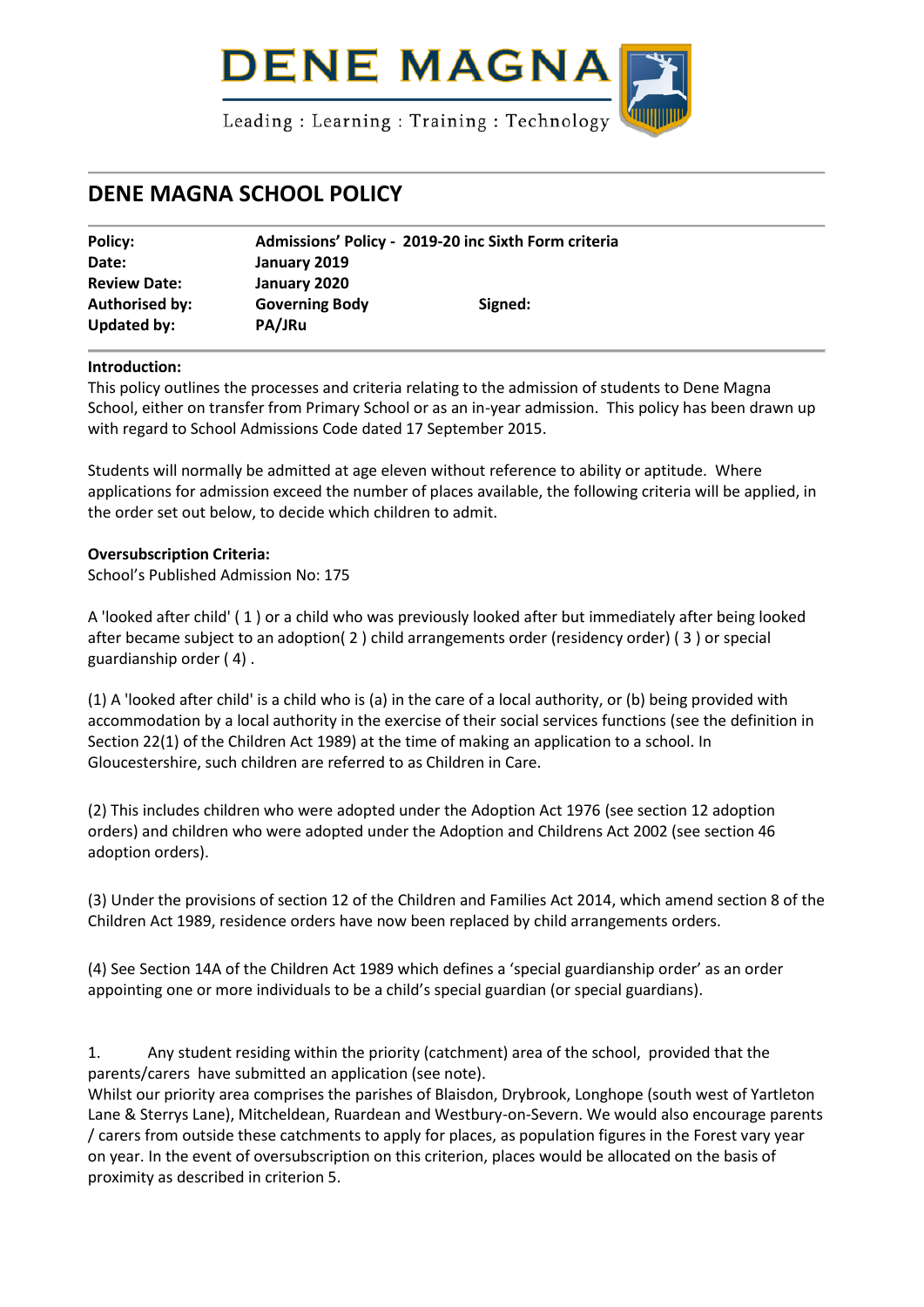2. Any student who will have a sibling attending Dene Magna at the start of the next academic year A sibling is defined as a brother or sister, half brother or sister, adopted brother or sister, step brother or sister or the child of the parent/carer's partner, as well as children brought together by a same sex civil partnership. In every case, the child must be living in the same family unit at the same address. In the event of oversubscription on this criterion, places would be allocated on the basis of proximity as described in criterion 5.

3. Any student whose parent is a member of staff where:

- a. the member of staff has been employed at the school for two or more years at the time at which the application for admission to the school is made, and/or
- b. the member of staff is recruited to fill a vacant post for which there is a demonstrable skill shortage.

4. Any remaining places would be allocated on the basis of proximity of the child's home to Dene Magna, with those living nearer being accorded the highest priority. The distance will be measured by direct or straight line using the Local Authority's computerised measuring system on behalf of Dene Magna School (Admissions' Authority). This distance will be measured from the Ordnance Survey Point of the child's home (including flats) to the Ordnance Survey Point of the school, using the Local Authority's computerised measuring system.

## **Notes:**

- Any application received after the closing date, as published by the Local Authority, will be considered after all the other on-time applications received.
- A child with a statement of Special Educational Needs or Educational Health Care Plan, who names Dene Magna in the statement, is required to be admitted to the school.
- In the event of the oversubscription of any of the criterion (2,3,4,5), where there are two or more children living the same distance from the school, then a 'names in a hat' process will be undertaken by the Admissions' Authority, with the first name drawn being successful.
- A map showing the catchment area is available and can be viewed at the school by request.

# **Applications for Places:**

As an Academy, Dene Magna is the Admissions Authority for the school. The school will submit its admission Criteria to be part of the admissions process bought in from the Local Authority. Applications for places can only be made through this process.

Parents/carers should make any applications for in-year places directly to Dene Magna School.

# **Admission Appeals:**

In the event of a child being denied admission, the parents/carers have the right of appeal in accordance with the School Admission Appeals Code of Practice. Appellants wishing to appeal should submit their written appeal to the admissions authority (Academy Trust). Appeals for places on transfer for on-time applications must be heard by 6 July or the next working day if the 6 July falls on a weekend. Late application appeals should be heard at the same time, if feasible, but must be heard within thirty school days of the appeal being lodged. Appellants must be allowed at least 10 school days from the date of notification that their application was unsuccessful, to prepare and submit their written appeal. In-year appeals must be held within thirty school days of the appeal being lodged. Appellants must be given written notice of the date of the appeal at least ten school days in advance of the hearing. All appeals will be heard by an Independent Appeal Panel with an independent clerk.

# **Twins and Children from Multiple Births:**

Applications from twins and children from multiple births will be considered as individual applications. However, the admissions authority (Academy Trust) acknowledges the difficulties for families if children cannot attend the same school, for example, if one child can be offered a place, but not the other and therefore will aim to accommodate both/all children at one school where there is capacity to do so.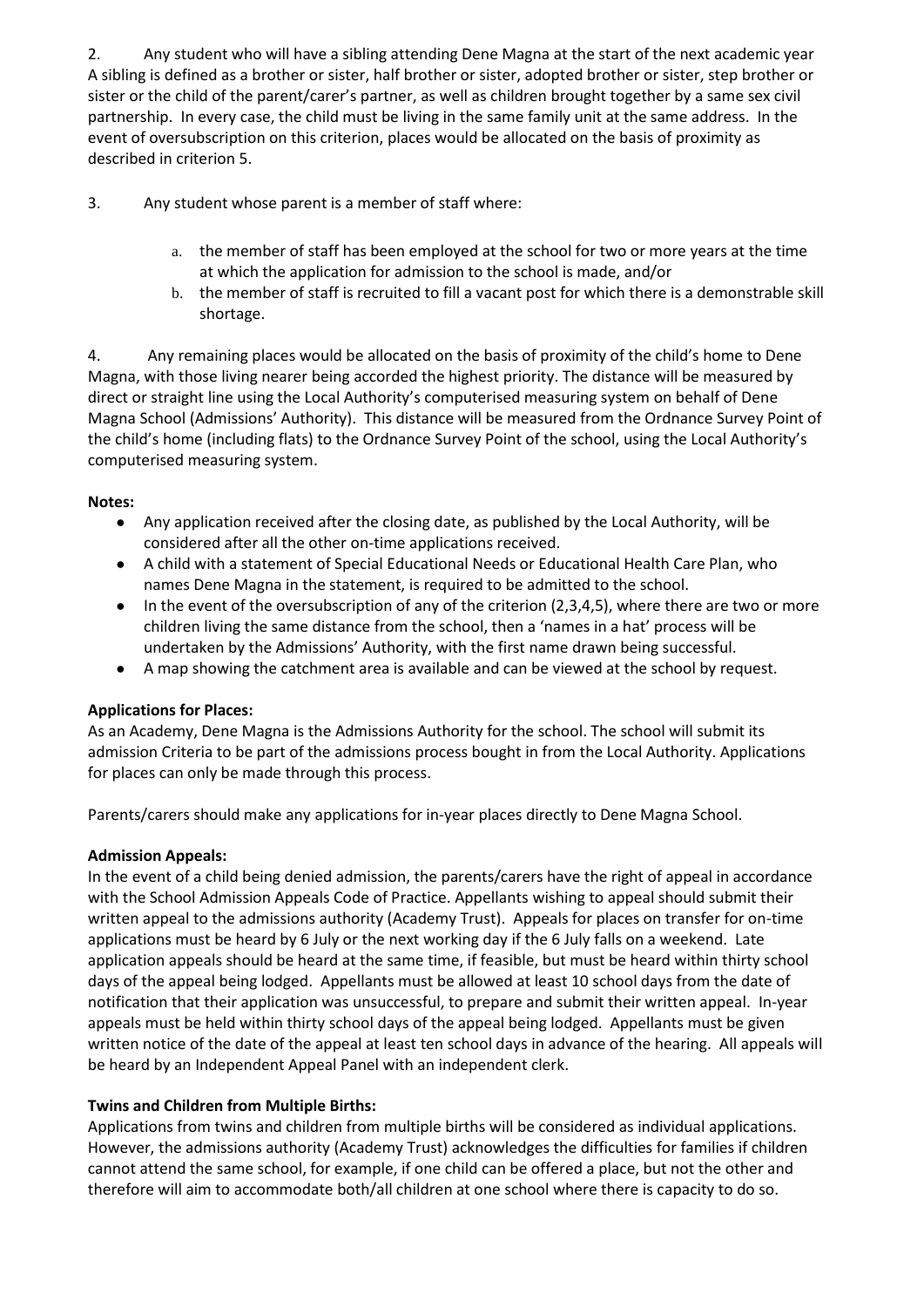#### **Waiting Lists:**

The school operates waiting lists for all year groups. The waiting lists are operated in accordance with the oversubscription criteria. Once placed on a waiting list a parent/carer can enquire as to their position on the waiting list by contacting the school. From time to time, the school will update the waiting list by contacting parents/carers who must confirm their wish to remain on the waiting list. The lists for Year 7, 8, 9 & 10 will continue into the next academic year.

The school has signed up to the In-Year Fair Access Protocols, which is managed by the Local Authority. Should a vulnerable child within these protocols require a place at the school, they will take precedence over any child on the waiting list.

#### **Pupil Admission Number:**

The PAN for entry to the school is currently 175. This is based upon the capacity assessment for the school. The school reserves the right to change this number in accordance with the School Admissions Code.

#### **Transport:**

Transport may be available. To check eligibility parents are advised to visit [www.gloucestershire.gov.uk/s](http://www.gloucestershire.gov.uk/educationtransport)chooltransport.

Some transport is arranged for students who live outside the catchment area or within the 3 mile distance from the school. These services are subject to change, therefore exact details of these services and the cost are available directly from the school.

#### **Supplementary Forms:**

The school does not require any supplementary forms with regard to admissions to the school. It does, however, require applications for in-year admission, in catchment places, to the school to produce documentary evidence of permanent residency.

## **Applications for Sixth form Entry 2019/2020**

Dene Magna School operates a sixth form for a total of 250 students. 125 places overall will be available in Year 12 (the Year 12 'capacity').

While the admission number is 40. This is the number of places available to eligible external applicants. If fewer than 85 of Dene Magna's own Year 11 students transfer into Year 12, additional external students will be admitted until Year 12 meets its capacity of 125. Dene Magna School hopes to welcome students with a genuine passion for learning.

Dene Magna School will admit any students with an Education, Health and Care plan naming the school.

Both internal and external students wishing to enter the sixth form will be expected to have met the same minimum academic entry requirements for the sixth form. These are set out in our entry requirements section.

When the sixth form is undersubscribed all applicants meeting the minimum academic entry requirements will be admitted/permitted to progress.

#### **Over-Subscription**

When there are more external applicants that satisfy any academic entry requirements, the same oversubscription criteria will be given as published at the start of this admissions policy (see page 1).

Where there is space within Year 13 (i.e. where there are fewer than 125 students in the year group) Dene Magna School will admit additional students up to this number using the oversubscription criteria